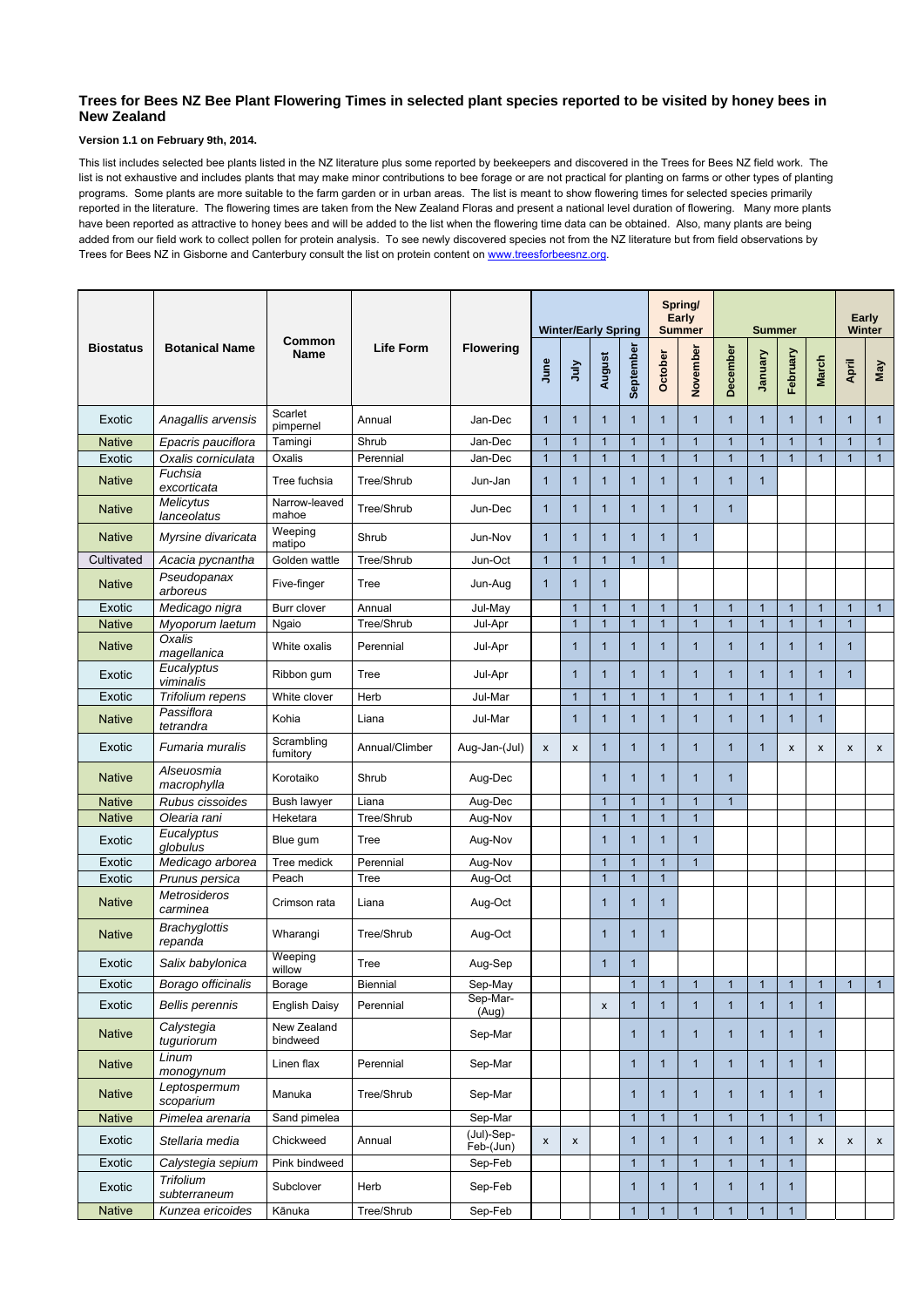|                  |                                               | <b>Common</b><br><b>Name</b> |                   |                   |              | <b>Winter/Early Spring</b> |              |                |                | Spring/<br><b>Early</b><br><b>Summer</b> |                | <b>Summer</b>             |                | Early<br><b>Winter</b> |                           |              |
|------------------|-----------------------------------------------|------------------------------|-------------------|-------------------|--------------|----------------------------|--------------|----------------|----------------|------------------------------------------|----------------|---------------------------|----------------|------------------------|---------------------------|--------------|
| <b>Biostatus</b> | <b>Botanical Name</b>                         |                              | <b>Life Form</b>  | <b>Flowering</b>  | June         | July                       | August       | September      | October        | November                                 | December       | January                   | February       | <b>March</b>           | April                     | <b>May</b>   |
| <b>Native</b>    | Pittosporum<br>umbellatum                     | Haekaro                      | <b>Tree</b>       | Sep-Jan           |              |                            |              | 1              | $\mathbf 1$    | $\mathbf{1}$                             | 1              | $\mathbf 1$               |                |                        |                           |              |
| <b>Native</b>    | Dodonaea viscosa                              | Akeake                       | Tree/Shrub        | Sep-Jan           |              |                            |              | $\mathbf{1}$   | 1              | 1                                        | -1             | $\overline{1}$            |                |                        |                           |              |
| <b>Native</b>    | Pittosporum ralphii                           | Ralph's<br>Kohuhu            | Shrub             | Sep-Dec-<br>(Jun) | $\mathsf{x}$ |                            |              | 1              | 1              | $\mathbf{1}$                             | 1              | $\boldsymbol{\mathsf{X}}$ | X              | X                      | $\boldsymbol{\mathsf{x}}$ | $\mathsf{x}$ |
| <b>Native</b>    | Pittosporum<br>crassifolium                   | Karo                         | <b>Tree</b>       | Sep-Dec           |              |                            |              | 1              | 1              | $\mathbf{1}$                             | 1              |                           |                |                        |                           |              |
| Exotic           | Lavandula<br>stoechas                         | Lavender                     | Shrub             | Sep-Dec           |              |                            |              | $\mathbf 1$    | 1              | $\mathbf{1}$                             | 1              |                           |                |                        |                           |              |
| <b>Native</b>    | Raukaua edgerleyi                             | Raukawa                      | <b>Tree</b>       | Sep-Dec           |              |                            |              | 1              | 1              | 1                                        |                |                           |                |                        |                           |              |
| <b>Native</b>    | Aristotelia serrata                           | Wineberry                    | <b>Tree</b>       | Sep-Dec           |              |                            |              | $\mathbf{1}$   | $\overline{1}$ | $\mathbf{1}$                             | $\overline{1}$ |                           |                |                        |                           |              |
| <b>Native</b>    | Hedycarya<br>arborea                          | Pigeonwood                   | Tree              | Sep-Dec           |              |                            |              | 1              | $\mathbf 1$    | $\mathbf{1}$                             | 1              |                           |                |                        |                           |              |
| <b>Native</b>    | Beilschmiedia<br>tawa                         | Tawa                         | <b>Tree</b>       | Sep-Dec           |              |                            |              | 1              | 1              | $\mathbf{1}$                             | 1              |                           |                |                        |                           |              |
| <b>Native</b>    | Pimelea<br>tomentosa                          | Pimelea                      |                   | Sep-Dec           |              |                            |              | 1              | 1              | $\mathbf{1}$                             | 1              |                           |                |                        |                           |              |
| <b>Native</b>    | Pseudowintera<br>axillaris                    | Lowland<br>horopito          | Tree/Shrub        | Sep-Dec           |              |                            |              | 1              | 1              | $\mathbf{1}$                             | 1              |                           |                |                        |                           |              |
| <b>Native</b>    | Beilschmiedia<br>tarairi                      | Taraire                      | Tree              | Sep-Dec           |              |                            |              | $\mathbf{1}$   | $\mathbf{1}$   | $\mathbf{1}$                             | $\mathbf 1$    |                           |                |                        |                           |              |
| <b>Native</b>    | Weinmannia<br>silvicola                       | Kāmahi                       | <b>Tree</b>       | Sep-Dec           |              |                            |              | $\mathbf 1$    | -1             | $\mathbf 1$                              | 1              |                           |                |                        |                           |              |
| <b>Native</b>    | Plagianthus regius<br>subsp. regius           | Ribbonwood                   | <b>Tree</b>       | Sep-Nov           |              |                            |              | 1              | 1              | $\mathbf 1$                              |                |                           |                |                        |                           |              |
| Exotic           | Corylus avellana                              | Hazelnut                     | Shrub             | Sep-Nov           |              |                            |              | 1              | -1             | 1                                        |                |                           |                |                        |                           |              |
| <b>Native</b>    | Plagianthus regius                            | Ribbonwood                   | Trees/Shrub       | Sep-Nov           |              |                            |              | $\overline{1}$ | $\overline{1}$ | $\overline{1}$                           |                |                           |                |                        |                           |              |
| Cultivated       | Grevillea banksii                             | Spider plant                 | Tree/Shrub        | Sep-Nov           |              |                            |              | 1              |                | 1                                        |                |                           |                |                        |                           |              |
| <b>Native</b>    | Geniostoma<br>rupestre var.<br>ligustrifolium | Hangehange                   | Shrub             | Sep-Nov           |              |                            |              | 1              | 1              | $\mathbf 1$                              |                |                           |                |                        |                           |              |
| Exotic           | Malus xdomestica                              | Apple                        | <b>Tree</b>       | Sep-Nov           |              |                            |              | 1              | 1              | 1                                        |                |                           |                |                        |                           |              |
| <b>Native</b>    | Plagianthus<br>divaricatus                    | Marsh<br>ribbonwood          | Shrub             | Sep-Nov           |              |                            |              | 1              | 1              | $\mathbf 1$                              |                |                           |                |                        |                           |              |
| <b>Native</b>    | Melicope simplex                              | Poataniwha                   | Shrub             | Sep-Nov           |              |                            |              | $\mathbf 1$    | 1              | 1                                        |                |                           |                |                        |                           |              |
| <b>Native</b>    | Freycinetia banksii                           | Kiekie                       | Perennial/Climber | Sep-Nov           |              |                            |              | 1              | 1              | $\mathbf 1$                              |                |                           |                |                        |                           |              |
| Exotic           | Eucalyptus<br>pauciflora subsp.<br>niphophila | Snow gum                     | <b>Tree</b>       | Sep-Nov           |              |                            |              | 1              | 1              | $\mathbf 1$                              |                |                           |                |                        |                           |              |
| Exotic           | Rosmarinus<br>officinalis                     | Rosemary                     | Shrub             | Sep-Nov           |              |                            |              | 1              | 1              | $\mathbf 1$                              |                |                           | $\mathbf 1$    | 1                      |                           |              |
| <b>Native</b>    | Pomaderris<br>phylicifolia                    | Whatitiri                    | Shrub             | Sep-Nov           |              |                            |              | 1              | 1              | $\mathbf 1$                              |                |                           |                |                        |                           |              |
| Cultivated       | Hakea saligna                                 | Pincushion<br>tree           | Tree/Shrub        | Sep-Nov           |              |                            |              | 1              | 1              | $\mathbf 1$                              |                |                           |                |                        |                           |              |
| <b>Native</b>    | Leucopogon<br>fasciculatus                    | Mingimingi                   | Shrub             | Sep-Nov           |              |                            |              | 1              | 1              | $\mathbf 1$                              |                |                           |                |                        |                           |              |
| <b>Native</b>    | Melicope ternata                              | Houkūmara                    | Shrub             | Sep-Oct           |              |                            |              | 1              |                |                                          |                |                           |                |                        |                           |              |
| <b>Native</b>    | Litsea calicaris                              | Mangeao,<br>Tanageao         | <b>Tree</b>       | Sep-Oct           |              |                            |              | 1              | 1              |                                          |                |                           |                |                        |                           |              |
| Cultivated       | Pyrus communis                                | Pear                         | <b>Tree</b>       | Sep-Oct           |              |                            |              | $\overline{1}$ | $\overline{1}$ |                                          |                |                           |                |                        |                           |              |
| <b>Native</b>    | Pomaderris<br>kumeraho                        | Gum-digger's<br>soap         | Shrub             | Sep-Oct           |              |                            |              | 1              | $\mathbf 1$    |                                          |                |                           |                |                        |                           |              |
| <b>Native</b>    | Astelia solandri                              | Kowharawhara                 |                   | Oct-Jun           | $\mathbf 1$  |                            |              |                | 1              |                                          |                | 1                         | 1              | 1                      | $\overline{1}$            | $\mathbf{1}$ |
| <b>Native</b>    | Euphrasia<br>zelandica                        | Eyebright                    | Annual            | Oct-Apr           |              |                            |              |                | 1              | 1                                        |                | 1                         | 1              |                        | 1                         |              |
| Exotic           | Trifolium pratense                            | Red clover                   | Herb              | Oct-Mar           |              |                            |              |                | 1              | $\overline{1}$                           |                |                           | $\overline{1}$ | $\mathbf{1}$           |                           |              |
| <b>Native</b>    | <b>Brachyglottis</b><br>bellidioides          | <b>Brachyglottis</b>         | Shrub             | Oct-Mar           |              |                            |              |                | $\mathbf{1}$   | $\mathbf{1}$                             | $\mathbf 1$    | 1                         | $\mathbf{1}$   | 1                      |                           |              |
| <b>Native</b>    | Pseudopanax<br>colensoi                       | Three-finger                 | Tree/Shrub        | (Jun)-Oct-Mar     | $\mathsf{x}$ | $\pmb{\chi}$               | $\mathsf{X}$ | $\mathsf{x}$   | $\mathbf 1$    | $\mathbf{1}$                             | 1              | 1                         | $\mathbf{1}$   | $\mathbf{1}$           |                           |              |
| <b>Native</b>    | Carmichaelia<br>australis                     | North Island<br>broom        | Shrub             | Oct-Feb           |              |                            |              |                | $\mathbf{1}$   | $\mathbf{1}$                             | $\mathbf 1$    | $\mathbf{1}$              | $\mathbf{1}$   |                        |                           |              |
| <b>Native</b>    | Elaeocarpus<br>dentatus                       | Hangehange                   | <b>Tree</b>       | Oct-Feb           |              |                            |              |                | $\mathbf 1$    | $\mathbf{1}$                             | 1              | -1                        | $\mathbf{1}$   |                        |                           |              |
| Exotic           | Veronica agrestis                             | Speedwell                    | Annual            | Oct-Feb           |              |                            |              |                | $\mathbf{1}$   | $\mathbf{1}$                             | $\mathbf{1}$   | $\overline{1}$            | $\mathbf{1}$   |                        |                           |              |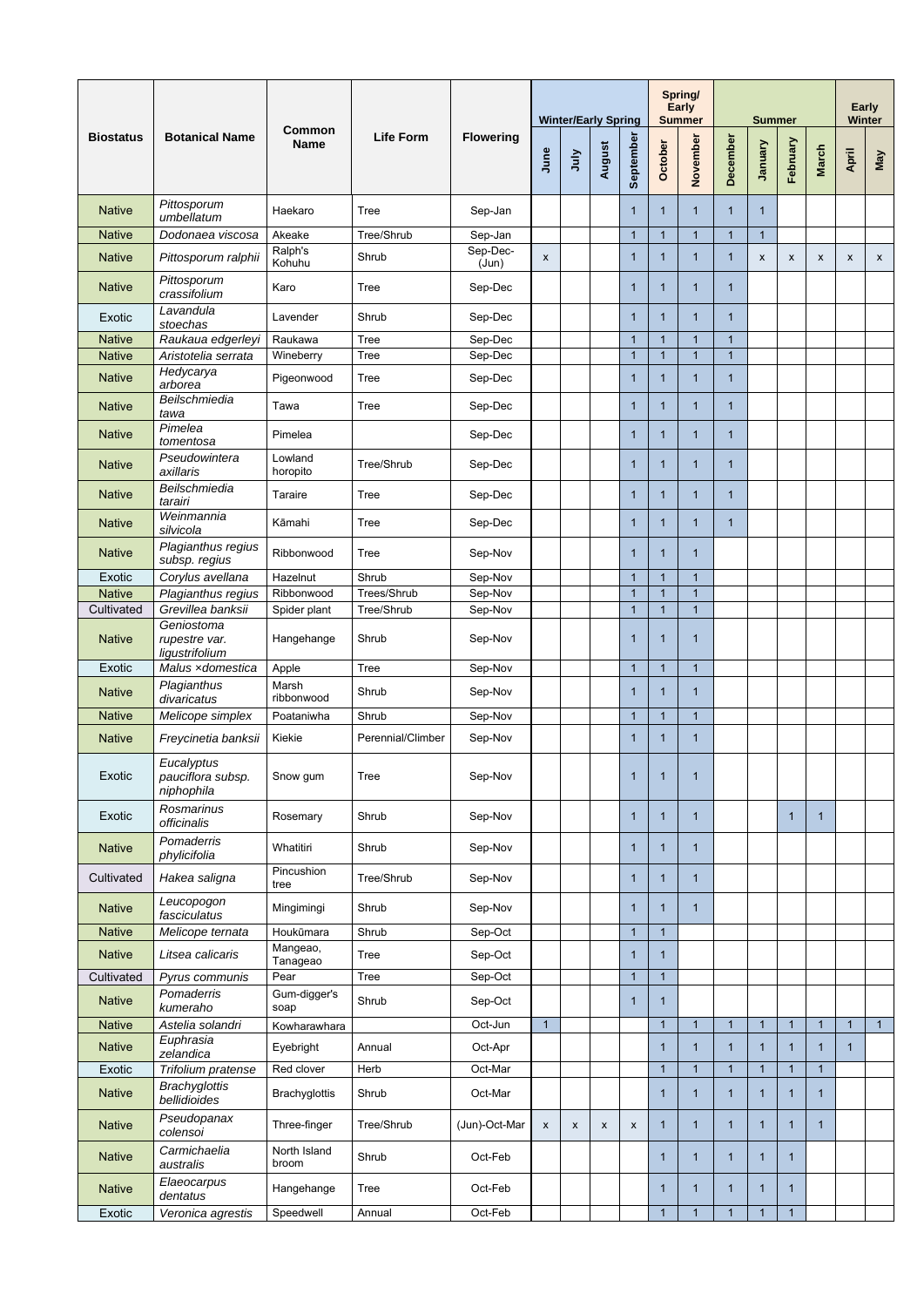|                                |                                         | <b>Common</b><br><b>Name</b>  | <b>Life Form</b> |                    | <b>Winter/Early Spring</b> |      |        |           |                             | Spring/<br><b>Early</b><br><b>Summer</b> | <b>Summer</b>        |                |                |              | Early<br><b>Winter</b> |              |
|--------------------------------|-----------------------------------------|-------------------------------|------------------|--------------------|----------------------------|------|--------|-----------|-----------------------------|------------------------------------------|----------------------|----------------|----------------|--------------|------------------------|--------------|
| <b>Biostatus</b>               | <b>Botanical Name</b>                   |                               |                  | <b>Flowering</b>   | June                       | VInc | August | September | October                     | November                                 | December             | Vienuel        | February       | <b>March</b> | April                  | $M$ ay       |
| <b>Native</b>                  | Discaria toumatou                       | Matagouri                     | Tree/Shrub       | Oct-Jan            |                            |      |        |           | $\mathbf{1}$                | $\mathbf{1}$                             |                      | $\mathbf{1}$   |                |              |                        |              |
| Exotic                         | Digitalis purpurea                      | Foxglove                      | Perennial        | Oct-Jan            |                            |      |        |           | $\overline{1}$              | $\mathbf{1}$                             | $\overline{1}$       | $\overline{1}$ |                |              |                        |              |
| <b>Native</b>                  | <b>Metrosideros</b><br>diffusa          | Rata vines                    | Liana            | Oct-Jan            |                            |      |        |           | $\mathbf 1$                 | $\mathbf{1}$                             | 1                    |                |                |              |                        |              |
| <b>Native</b>                  | Elaeocarpus<br>hookerianus              | Puka                          | <b>Tree</b>      | Oct-Jan            |                            |      |        |           | $\mathbf{1}$                | $\mathbf{1}$                             | $\mathbf{1}$         | $\mathbf 1$    |                |              |                        |              |
| <b>Native</b>                  | Olearia furfuracea                      | Tanguru                       | Tree/Shrub       | Oct-Jan            |                            |      |        |           | $\mathbf{1}$                | $\mathbf{1}$                             | 1                    | $\overline{1}$ |                |              |                        |              |
| <b>Native</b><br><b>Native</b> | Astelia nervosa<br>Pittosporum          | Kakaha<br>Lemonwood           | <b>Tree</b>      | Oct-Dec<br>Oct-Dec |                            |      |        |           | $\mathbf{1}$<br>$\mathbf 1$ | $\overline{1}$<br>$\mathbf{1}$           | $\overline{1}$<br>-1 |                |                |              |                        |              |
|                                | eugenioides                             |                               |                  |                    |                            |      |        |           |                             |                                          |                      |                |                |              |                        |              |
| <b>Native</b>                  | Knightia excelsa                        | Rewarewa                      | <b>Tree</b>      | Oct-Dec            |                            |      |        |           | $\overline{1}$              | $\overline{1}$                           |                      |                |                |              |                        |              |
| <b>Native</b>                  | Cordyline australis<br><b>Trifolium</b> | Cabbage tree                  | <b>Tree</b>      | Oct-Dec            |                            |      |        |           | $\overline{1}$              | $\overline{1}$                           | $\overline{1}$       |                |                |              |                        |              |
| Exotic                         | incarnatum                              | Crimson clover                | Herb             | Oct-Dec            |                            |      |        |           | $\mathbf{1}$                | $\mathbf 1$                              | -1                   |                |                |              |                        |              |
| <b>Native</b>                  | Alectryon excelsus<br>Aristotelia       | Tokitoki, Titoki<br>Mountain  | <b>Tree</b>      | Oct-Dec            |                            |      |        |           | $\mathbf{1}$                | $\overline{1}$                           | 1                    |                |                |              |                        |              |
| <b>Native</b>                  | fruticosa                               | wineberry                     | Tree/Shrub       | Oct-Dec            |                            |      |        |           | $\mathbf{1}$                | $\mathbf{1}$                             | 1                    |                |                |              |                        |              |
| <b>Native</b>                  | Griselinia lucida                       | Pukatea                       | Tree/Shrub       | Oct-Dec            |                            |      |        |           | $\overline{1}$              | $\overline{1}$                           | -1                   |                |                |              |                        |              |
| <b>Native</b>                  | Laurelia novae-<br>zelandiae            | Pukatea                       | <b>Tree</b>      | Oct-Dec            |                            |      |        |           | $\overline{1}$              | $\mathbf 1$                              |                      |                |                |              |                        |              |
| <b>Native</b>                  | Acaena novae-<br>zelandiae              | Red bidibid                   |                  | Oct-Dec            |                            |      |        |           | $\mathbf{1}$                | $\mathbf{1}$                             | -1                   |                |                |              |                        |              |
| <b>Native</b>                  | Quintinia serrata                       | Quintinia                     | <b>Tree</b>      | Oct-Nov            |                            |      |        |           | $\mathbf{1}$                | $\mathbf 1$                              |                      |                |                |              |                        |              |
| <b>Native</b>                  | Quintinia acutifolia                    | Westland<br>quintinia         | Tree             | Oct-Nov            |                            |      |        |           | $\mathbf{1}$                | $\mathbf{1}$                             |                      |                |                |              |                        |              |
| <b>Native</b>                  | <b>Nestegis</b><br>cunninghamii         | <b>Black maire</b>            | <b>Tree</b>      | Oct-Nov            |                            |      |        |           | 1                           | $\mathbf{1}$                             |                      |                |                |              |                        |              |
| Exotic                         | Callistemon<br>citrinus<br>'Splendens'  | Crimson<br><b>Bottlebrush</b> |                  | Oct                |                            |      |        |           | $\mathbf 1$                 |                                          |                      |                |                |              |                        |              |
| <b>Native</b>                  | Syzygium maire                          | Swamp maire                   | <b>Tree</b>      | Nov-Jun            | $\mathbf{1}$               |      |        |           |                             | $\mathbf{1}$                             | $\mathbf{1}$         | $\mathbf{1}$   | $\mathbf{1}$   | $\mathbf{1}$ | $\mathbf{1}$           | 1            |
| Exotic                         | Polygonum<br>aviculare                  | Wireweed                      | <b>Biennial</b>  | Nov-Jun            | $\mathbf{1}$               |      |        |           |                             | $\mathbf{1}$                             | 1                    | 1              | 1              | 1            |                        | $\mathbf{1}$ |
| Exotic                         | Foeniculum<br>vulgare                   | Fennel                        | Perennial        | Nov-May            |                            |      |        |           |                             | $\mathbf{1}$                             | 1                    | 1              | 1              | 1            |                        | 1            |
| Exotic                         | Mentha pulegium                         | Pennyroyal                    | Herb             | Nov-May            |                            |      |        |           |                             | $\mathbf{1}$                             |                      | $\overline{1}$ | $\mathbf{1}$   | 1            |                        | $\mathbf{1}$ |
| Exotic                         | Medicago lupulina                       | <b>Black medick</b>           | Perennial        | Nov-May            |                            |      |        |           |                             | $\mathbf{1}$                             |                      | $\overline{1}$ | $\overline{1}$ |              |                        | $\mathbf{1}$ |
| Exotic                         | Lotus<br>angustissimus                  | Slender<br>birdsfoot trefoil  | Herb             | Nov-May            |                            |      |        |           |                             | $\mathbf 1$                              |                      | 1              | 1              | 1            |                        | 1            |
| Exotic                         | <b>Trifolium</b><br>fragiferum          | Strawberry<br>clover          | Herb             | Nov-May            |                            |      |        |           |                             | $\mathbf{1}$                             | 1                    | 1              | 1              | 1            |                        | 1            |
| Exotic                         | Medicago sativa                         | Lucerne                       | Perennial        | Nov-May            |                            |      |        |           |                             | $\mathbf{1}$                             |                      |                | $\mathbf 1$    |              |                        | $\mathbf{1}$ |
| <b>Native</b>                  | Rhopalostylis<br>sapida                 | Nikau palm                    | <b>Tree</b>      | Nov-Apr            |                            |      |        |           |                             | $\mathbf 1$                              | 1                    | 1              | 1              | 1            |                        |              |
| Exotic                         | Malva sylvestris                        | Mallow                        | Herb             | Nov-Apr            |                            |      |        |           |                             | $\mathbf 1$                              | $\overline{1}$       | $\overline{1}$ | $\mathbf 1$    | 1            |                        |              |
| <b>Native</b>                  | <b>Brachyglottis</b><br>perdicioides    | Raukumara                     | Shrub            | Nov-Apr            |                            |      |        |           |                             | $\mathbf{1}$                             | 1                    | $\mathbf 1$    | 1              | 1            |                        |              |
| Exotic                         | Trifolium hybridum                      | Alsike clover                 | Herb             | Nov-Mar            |                            |      |        |           |                             | $\mathbf 1$                              |                      |                | 1              |              |                        |              |
| Indigenous                     | Rumex flexuosus                         | Maori dock                    | Herb             | Nov-Mar            |                            |      |        |           |                             | $\mathbf 1$                              | 1                    | 1              | $\mathbf 1$    | $\mathbf{1}$ |                        |              |
| <b>Native</b>                  | Carpodetus<br>serratus                  | Marble leaf                   | <b>Tree</b>      | Nov-Mar            |                            |      |        |           |                             | $\mathbf{1}$                             |                      | -1             | 1              |              |                        |              |
| Exotic                         | Eucalyptus<br>regnans                   | Swamp gum                     | <b>Tree</b>      | Nov-Mar            |                            |      |        |           |                             | $\mathbf{1}$                             | 1                    | 1              | 1              | 1            |                        |              |
| <b>Native</b>                  | Anisotome pilifera                      | Alpine carrot<br>leaf         | Herb             | Nov-Mar            |                            |      |        |           |                             | $\mathbf 1$                              | -1                   | 1              | $\mathbf{1}$   | 1            |                        |              |
| <b>Native</b>                  | Pseudowintera<br>colorata               | Mountain<br>horopito          | Shrub            | Nov-Mar            |                            |      |        |           |                             | $\mathbf 1$                              | 1                    | -1             | 1              | 1            |                        |              |
| <b>Native</b>                  | Pennantia<br>corymbosa                  | Kahikōmako                    | <b>Tree</b>      | Nov-Feb            |                            |      |        |           |                             | $\mathbf{1}$                             | 1                    | $\mathbf 1$    | $\mathbf{1}$   |              |                        |              |
| <b>Native</b>                  | Gaultheria<br>antipoda                  | <b>Bush</b><br>snowberry      |                  | Nov-Feb            |                            |      |        |           |                             | $\mathbf{1}$                             | $\mathbf{1}$         | $\mathbf 1$    | $\mathbf{1}$   |              |                        |              |
| <b>Native</b>                  | Melicytus<br>ramiflorus                 | Whiteywood                    | <b>Tree</b>      | Nov-Feb            |                            |      |        |           |                             | $\mathbf{1}$                             | $\mathbf{1}$         | $\mathbf 1$    | $\mathbf{1}$   |              |                        |              |
| <b>Native</b>                  | Lophomyrtus<br>bullata                  | Ramarama                      | Tree/Shrub       | Nov-Feb            |                            |      |        |           |                             | $\mathbf{1}$                             | 1                    | $\mathbf 1$    | $\mathbf{1}$   |              |                        |              |
| <b>Native</b>                  | Hoheria Iyallii                         | Mountain<br>lacebark          | <b>Tree</b>      | Nov-Feb            |                            |      |        |           |                             | $\mathbf{1}$                             | $\mathbf 1$          | $\mathbf{1}$   | $\mathbf{1}$   |              |                        |              |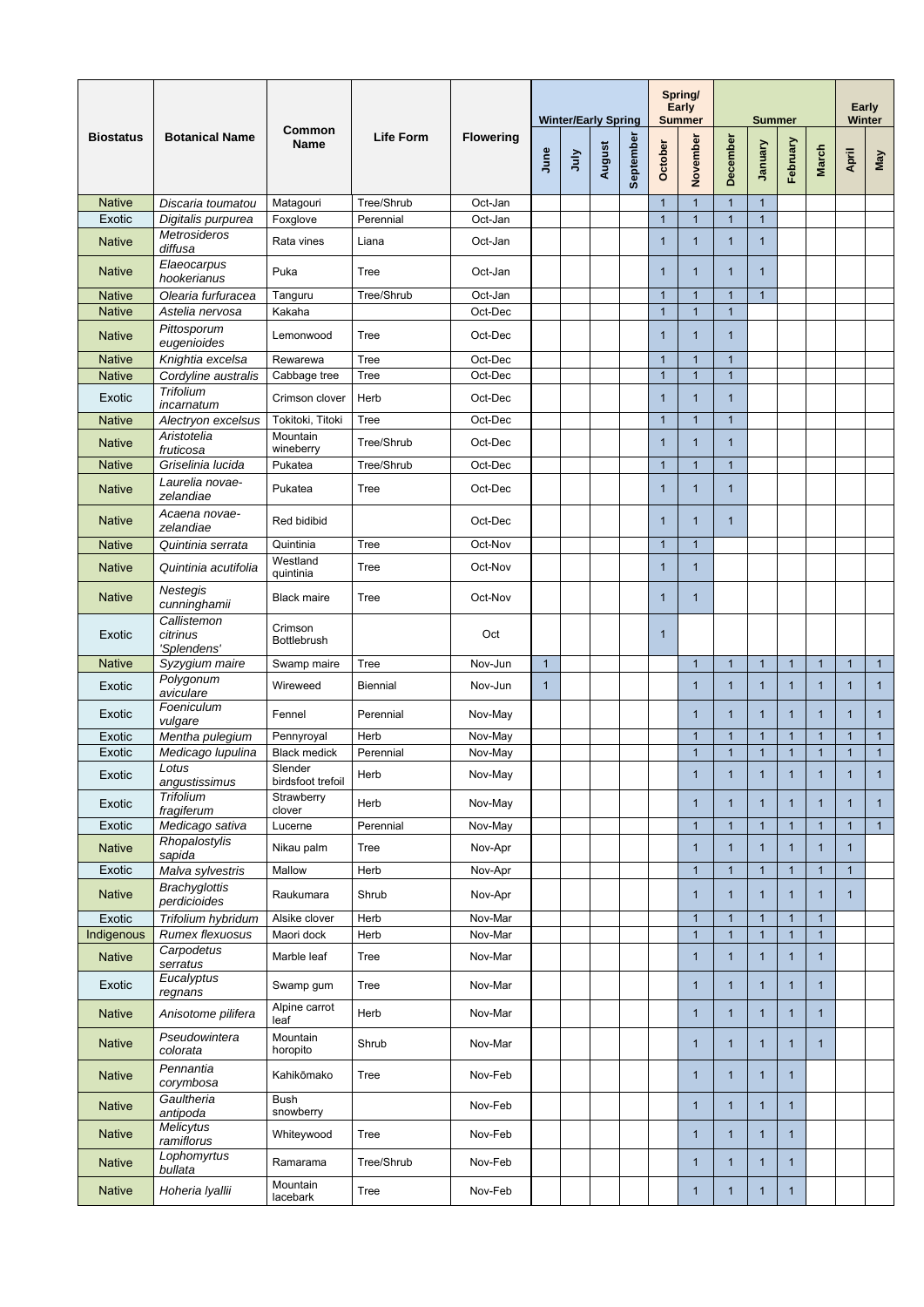|                                | <b>Botanical Name</b>                     | <b>Common</b><br><b>Name</b> | <b>Life Form</b>         |                         |      | <b>Winter/Early Spring</b> |        |           |                           | Spring/<br><b>Early</b><br><b>Summer</b> |                    | <b>Summer</b>                  |              | <b>Early</b><br><b>Winter</b> |              |            |
|--------------------------------|-------------------------------------------|------------------------------|--------------------------|-------------------------|------|----------------------------|--------|-----------|---------------------------|------------------------------------------|--------------------|--------------------------------|--------------|-------------------------------|--------------|------------|
| <b>Biostatus</b>               |                                           |                              |                          | <b>Flowering</b>        | June | July                       | August | September | October                   | November                                 | December           | <b>January</b>                 | February     | <b>March</b>                  | April        | <b>May</b> |
| <b>Native</b>                  | Pomaderris<br>apetala                     | New Zealand<br>hazel         | Shrub                    | Nov-Feb                 |      |                            |        |           |                           | $\mathbf 1$                              | 1                  | 1                              | 1            |                               |              |            |
| Exotic                         | Geranium<br>dissectum                     | Cut-leaved<br>cranesbill     | Annual                   | Nov-Feb                 |      |                            |        |           |                           | 1                                        | $\mathbf 1$        | $\mathbf 1$                    | $\mathbf{1}$ |                               |              |            |
| <b>Native</b>                  | <b>Metrosideros</b><br>umbellata          | Southern rata                | Tree/Shrub               | Nov-Jan-<br>(Mar)       |      |                            |        |           |                           | 1                                        | 1                  | 1                              | $\mathsf{x}$ | $\mathsf{x}$                  |              |            |
| <b>Native</b><br>Exotic        | Ixerba brexioides<br>Rumex acetosa        | Tāwari<br>Garden sorrel      | <b>Tree</b><br>Perennial | Nov-Jan<br>Nov-Jan      |      |                            |        |           |                           | $\overline{1}$<br>1                      | 1<br>1             | $\overline{1}$<br>$\mathbf{1}$ |              |                               |              |            |
| <b>Native</b>                  | Cordyline banksii                         | Bank's<br>cabbage tree       | <b>Tree</b>              | Nov-Jan                 |      |                            |        |           |                           | 1                                        | 1                  | 1                              |              |                               |              |            |
| <b>Native</b>                  | Griselinia littoralis                     | Mahimahi                     | Tree                     | Nov-Jan                 |      |                            |        |           |                           | 1                                        | -1                 | $\overline{1}$                 |              |                               |              |            |
| <b>Native</b><br><b>Native</b> | Bulbinella hookeri<br><b>Metrosideros</b> | Maori onion<br>Northern rata | <b>Tree</b>              | Nov-Jan<br>Nov-Jan      |      |                            |        |           |                           | $\overline{1}$<br>$\mathbf 1$            | 1<br>-1            | $\mathbf{1}$<br>1              |              |                               |              |            |
|                                | robusta<br>Arthropodium                   |                              |                          | (Sep)-Nov-              |      |                            |        |           |                           |                                          |                    |                                |              |                               |              |            |
| <b>Native</b><br><b>Native</b> | cirratum<br>Dianella nigra                | Rengarenga<br>Turutu         |                          | Dec<br>Nov-Dec          |      |                            |        | X         | $\boldsymbol{\mathsf{x}}$ | $\mathbf 1$<br>1                         | $\mathbf{1}$<br>-1 |                                |              |                               |              |            |
| <b>Native</b>                  | Pachycladon<br>novae-zelandiae            | Pachycladon                  | Herb                     | Nov-Dec                 |      |                            |        |           |                           | $\overline{1}$                           | $\mathbf 1$        |                                |              |                               |              |            |
| <b>Native</b>                  | Notothlaspi<br>rosulatum                  | Penwiper                     | Herb                     | Nov-Dec                 |      |                            |        |           |                           | 1                                        | $\overline{1}$     |                                |              |                               |              |            |
| <b>Native</b>                  | Phormium tenax                            | New Zealand<br>flax          | Tufted                   | Nov-Dec                 |      |                            |        |           |                           | 1                                        | 1                  |                                |              |                               |              |            |
| Exotic                         | Trifolium scabrum                         | Rough clover                 | Herb                     | Nov                     |      |                            |        |           |                           | $\overline{1}$                           |                    |                                |              |                               |              |            |
| <b>Native</b>                  | <b>Neomyrtus</b><br>pedunculata           | Myrtle                       | Tree/Shrub               | Dec-Apr                 |      |                            |        |           |                           |                                          |                    | 1                              | 1            |                               |              |            |
| Exotic                         | Cichorium intybus                         | Chicory                      | Herb                     | (Oct)-Dec-<br>Mar-(Apr) |      |                            |        |           | $\boldsymbol{\mathsf{x}}$ | $\boldsymbol{\mathsf{X}}$                | $\overline{1}$     | $\overline{1}$                 | $\mathbf{1}$ | $\mathbf 1$                   | X            |            |
| <b>Native</b>                  | Hoheria<br>angustifolia                   | Narrow-leaved<br>lacebark    | Tree/Shrub               | Dec-Mar                 |      |                            |        |           |                           |                                          | $\mathbf{1}$       | 1                              | $\mathbf{1}$ | 1                             |              |            |
| <b>Native</b>                  | Hebe<br>brachysiphon                      | Hebe                         | Shrub                    | Dec-Mar                 |      |                            |        |           |                           |                                          | $\mathbf{1}$       | 1                              | $\mathbf 1$  | 1                             |              |            |
| <b>Native</b>                  | <b>Metrosideros</b><br>albiflora          | Large white<br>rata          | Liana                    | Dec-Mar                 |      |                            |        |           |                           |                                          | $\overline{1}$     | 1                              | 1            | 1                             |              |            |
| <b>Native</b>                  | <b>Brachyglottis</b><br>bidwillii         | <b>Brachyglottis</b>         | Shrub                    | Dec-Mar                 |      |                            |        |           |                           |                                          | $\mathbf{1}$       | $\mathbf 1$                    | $\mathbf{1}$ | 1                             |              |            |
| <b>Native</b>                  | Luzuriaga<br>parviflora                   | Lantern berry                | Perennial                | Dec-Mar                 |      |                            |        |           |                           |                                          | $\mathbf 1$        | $\mathbf 1$                    | $\mathbf 1$  | $\mathbf 1$                   |              |            |
| Exotic                         | Eucalyptus ficifolia                      | Red flowering<br>gum         | <b>Tree</b>              | Dec-Feb                 |      |                            |        |           |                           |                                          | $\mathbf{1}$       | 1                              | $\mathbf{1}$ |                               |              |            |
| Exotic                         | Eucalyptus<br>cinerea                     | Silver dollar<br>gum         | <b>Tree</b>              | Dec-Feb                 |      |                            |        |           |                           |                                          | $\mathbf{1}$       | 1                              | 1            |                               |              |            |
| Cultivated                     | Eucalyptus<br>melliodora                  | Yellow box                   | <b>Tree</b>              | Dec-Feb                 |      |                            |        |           |                           |                                          | $\mathbf 1$        | 1                              | 1            |                               |              |            |
| Exotic                         | Apium australe                            | Maori celery                 | Perennial                | Dec-Feb                 |      |                            |        |           |                           |                                          | $\mathbf{1}$       | $\overline{1}$                 | $\mathbf{1}$ |                               |              |            |
| <b>Native</b>                  | Lophomyrtus<br>obcordata                  | Rohutu                       | Shrub                    | Dec-Feb                 |      |                            |        |           |                           |                                          | 1                  | 1                              | 1            |                               |              |            |
| Exotic                         | Corymbia ficifolia                        | Red flowering<br>gum         | <b>Tree</b>              | Dec-Feb                 |      |                            |        |           |                           |                                          | $\overline{1}$     | -1                             | 1            |                               |              |            |
| <b>Native</b>                  | Ripogonum<br>scandens                     | Supplejack                   | Liana                    | Dec-Jan                 |      |                            |        |           |                           |                                          | $\mathbf{1}$       | $\mathbf 1$                    |              |                               |              |            |
| <b>Native</b>                  | Dracophyllum<br>latifolium                | Taritari                     | <b>Tree</b>              | Dec-Jan                 |      |                            |        |           |                           |                                          | -1                 | 1                              |              |                               |              |            |
| <b>Native</b>                  | Metrosideros<br>excelsa                   | Pōhutukawa                   | <b>Tree</b>              | Dec-Jan                 |      |                            |        |           |                           |                                          | $\mathbf{1}$       | 1                              |              |                               |              |            |
| <b>Native</b>                  | Weinmannia<br>racemosa                    | Kāmahi                       | <b>Tree</b>              | Dec-Jan                 |      |                            |        |           |                           |                                          | 1                  | -1                             |              |                               |              |            |
| <b>Native</b>                  | Cordyline indivisa                        | Mountain<br>cabbage tree     | <b>Tree</b>              | Dec-Jan                 |      |                            |        |           |                           |                                          | $\mathbf{1}$       | $\mathbf 1$                    |              |                               |              |            |
| <b>Native</b>                  | Carmichaelia<br>glabrescens               | Pink treee<br><b>Broom</b>   | Shrub                    | Dec                     |      |                            |        |           |                           |                                          | $\mathbf{1}$       |                                |              |                               |              |            |
| <b>Native</b>                  | Pseudopanax<br>crassifolius               | Hoheka                       | <b>Tree</b>              | Jan-Apr                 |      |                            |        |           |                           |                                          |                    | 1                              | 1            |                               |              |            |
| Exotic                         | Helianthus annuus                         | Sunflower                    | Annual                   | Jan-Mar                 |      |                            |        |           |                           |                                          |                    | $\mathbf{1}$                   | $\mathbf{1}$ | $\mathbf{1}$                  |              |            |
| <b>Native</b>                  | Metrosideros<br>perforata                 | Small white<br>rata          | Liana                    | Jan-Mar                 |      |                            |        |           |                           |                                          |                    | 1                              | $\mathbf{1}$ | 1                             |              |            |
| <b>Native</b>                  | Hebe salicifolia                          | Koromuka                     | Shrub                    | Jan-Feb-(Apr)           |      |                            |        |           |                           |                                          |                    | $\mathbf{1}$                   | $\mathbf{1}$ | $\pmb{\mathsf{X}}$            | $\mathsf{x}$ |            |